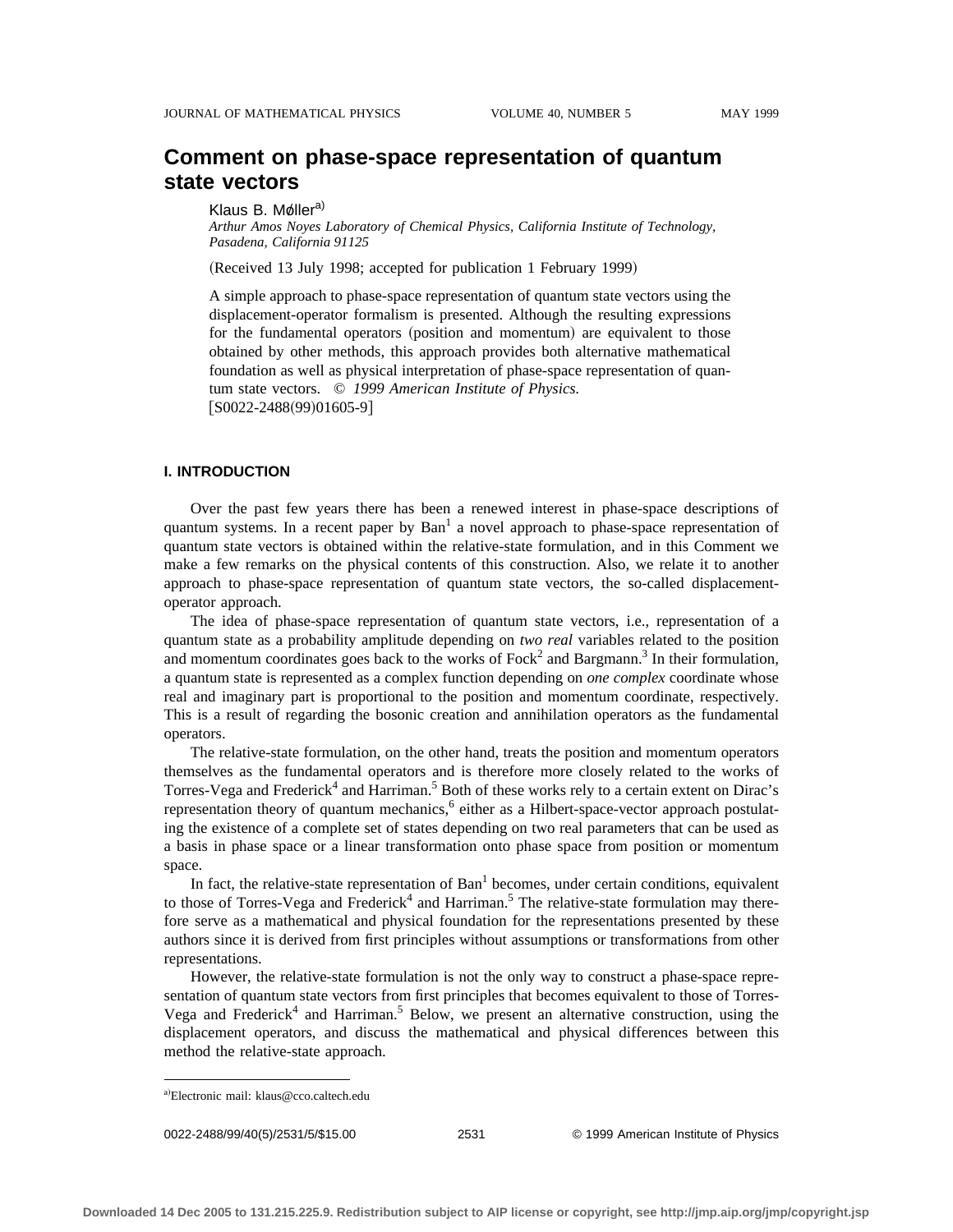The displacement-operator approach is essentially equivalent to the coherent-state formalism as put forward by, for instance, Klauder and Skagerstam<sup>7</sup> and studied in some detail by the present author.8 Hence, the presentation given here is extracted from these earlier works and put in a form relevant for the present discussion. For a thorough review and analysis of the use of displacement operators, the reader is referred to Refs. 7 and 8 and the references therein.

# **II. RELATIVE-STATE FORMULATION**

The relative-state formulation is presented in great detail by  $Ban<sup>1</sup>$  and here we only include a few results relevant for the further discussion. The key of this approach is to enlarge the Hilbert space  $H$  of a quantum system by introducing an auxiliary (reference) quantum system and treat quantum state vectors in the extended Hilbert space  $\widetilde{\mathcal{H}} = \mathcal{H} \otimes \mathcal{H}_r$ , where  $\mathcal{H}_r$  is the Hilbert space of the reference system. A state vector in the extended Hilbert space  $\hat{\mathcal{H}}$  then becomes  $|\Psi\rangle\rangle = |\psi\rangle$  $\otimes$   $|\phi\rangle$ , where  $|\phi\rangle$ , is the reference state.

A set of state vectors  $\{|\omega(r,k;s)\rangle | r,k \in \mathbf{R}\}\$  may be introduced<sup>1</sup> that becomes a complete orthonormal system in  $H$ . These state vectors, which can be written on the following form:

$$
|\omega(r,k;s)\rangle\rangle = \frac{1}{\sqrt{2\pi}}e^{-i(1+s)kr/2}\int_{-\infty}^{\infty}dx\ e^{ikx}|x\rangle\otimes|x-r\rangle_r\tag{1}
$$

(as in Ref. 1, we set  $\hbar=1$  throughout this Comment) are simultaneous eigenstates of the operators  $\hat{x} - \hat{x}_r$ , and  $\hat{p} + \hat{p}_r$ ,

$$
(\hat{x} - \hat{x}_r) | \omega(r, k; s) \rangle = r | \omega(r, k; s) \rangle,
$$
 (2)

$$
(\hat{p} + \hat{p}_r)|\omega(r, k; s)\rangle = k|\omega(r, k; s)\rangle.
$$
 (3)

However, when we investigate the properties of the relevant quantum system, we only need a description of this system in the Hilbert space *H*. Thus, the extended Hilbert space is reduced again by fixing the state vector of the reference system. For any fixed state vector  $|\phi\rangle$ , of the reference system, the set  $\{|\omega(r, k; s)\rangle | r, k \in \mathbb{R}\}$ , where

$$
|\omega(r,k;s)\rangle \equiv r\langle\phi|\omega(r,k;s)\rangle\rangle = \frac{1}{\sqrt{2\pi}}e^{-i(1+s)kr/2}\int_{-\infty}^{\infty}dx\,e^{ikx}\phi^*(x-r)|x\rangle,\tag{4}
$$

becomes an overcomplete system in the Hilbert space  $\mathcal{H}$ .<sup>1</sup> Therefore, the relevant quantum system can be represented by an  $\mathcal{L}^2(2)$  normalized wave function  $\psi_{\omega}(r,k;s) \equiv \langle \omega(r,k;s) | \psi \rangle$  depending of the two real parameters *k* and *r*. In this representation, the fundamental operators  $\hat{x}$  and  $\hat{p}$  take the form

$$
\langle \omega(r,k;s)|\hat{x}|\psi\rangle = \left[\frac{1}{2}(1+s)r + i\frac{\partial}{\partial k}\right]\psi_{\omega}(r,k;s),\tag{5}
$$

$$
\langle \omega(r,k;s)|\hat{p}|\psi\rangle = \left|\frac{1}{2}(1-s)k - i\frac{\partial}{\partial r}\right|\psi_{\omega}(r,k;s).
$$
 (6)

Apart from some notational differences these are essentially the expressions given by Torres-Vega and Frederick<sup>4</sup> and Harriman<sup>5</sup> in their representations. Thus, the construction by Ban<sup>1</sup> may serve as a mathematical foundation for the work of Torres-Vega and Frederick<sup>4</sup> and Harriman.<sup>5</sup> Furthermore, the relative-state formulation provides a physical interpretation of the wave function  $\psi_{\omega}(r,k;s)$  and the parameters *k* and *r* as phase-space coordinates. In light of Eqs. (2) and (3), the function  $|\psi_{\omega}(r,k;s)|^2$  represents the probability distributions of the eigenvalues of the operators  $\hat{x} - \hat{x}_r$  and  $\hat{p} + \hat{p}_r$  in the extended Hilbert space  $\hat{\mathcal{H}}$ .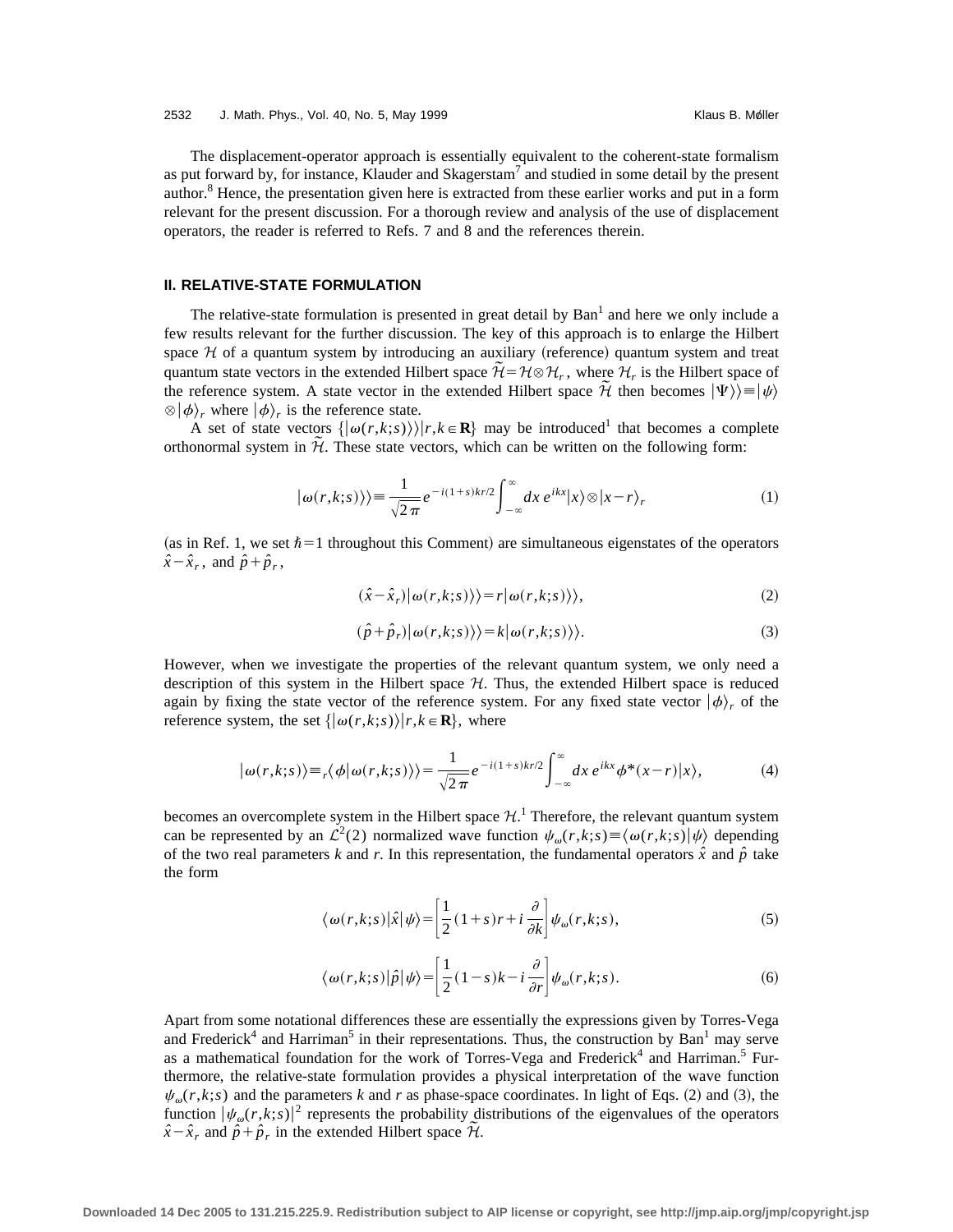J. Math. Phys., Vol. 40, No. 5, May 1999 New York Changes and Math. Phys., Vol. 40, No. 5, May 1999

Alternatively, one may utilize  $|\psi_{\omega}(r,k;s)|^2$  as a combined probability distribution directly in the *r*,*k*-parametrized space as follows:

$$
\overline{r} \equiv \int_{-\infty}^{\infty} dr \int_{-\infty}^{\infty} dk \, r |\psi_{\omega}(r, k; s)|^2 = x_{\psi} - x_{\phi},\tag{7}
$$

$$
\bar{k} \equiv \int_{-\infty}^{\infty} dr \int_{-\infty}^{\infty} dk \, k |\psi_{\omega}(r, k; s)|^2 = p \psi + p \psi. \tag{8}
$$

Here,  $x_{\mu} = \langle \psi | \hat{x} | \psi \rangle$  and so on. Thus, *r* and *k* may be interpreted as phase-space coordinates in the sense that the average value of *r* equals the relative position between the relevant and the reference system, and the average value of *k* equals the sum of the momenta of the relevant and the reference system. Hence, the physical interpretation of the wave function depends on the reference state, although the operator expressions, Eqs.  $(5)$  and  $(6)$ , do not, and from this point of view the most satisfactory representation is obtained using a reference state with  $\langle \phi | \hat{x} | \phi \rangle = 0$  and  $\langle \phi | \hat{p} | \phi \rangle = 0$ . In general, also the physical interpretation of higher momenta of *r* and *k* depend on the reference system. $<sup>1</sup>$ </sup>

### **III. DISPLACEMENT-OPERATOR APPROACH**

Here we present an alternative derivation from first principles of the phase-space representation of quantum state vectors that also becomes equivalent to the ones of Torres-Vega and Frederick<sup>4</sup> and Harriman<sup>5</sup> and therefore to the result of Ban,<sup>1</sup> as well. However, the derivation presented here differs from the one obtained in the relative-state formulation in both the mathematical foundation and in the physical interpretation of the phase-space wave functions. In fact, it resembles closely Dirac's construction of the usual position and momentum representations.<sup>6</sup>

Two things are important for the definitions of these representations. First, the basis states, denoted by  $|r\rangle$ <sub>*x*</sub> and  $|k\rangle$ <sub>*p*</sub>, are eigenstates of the position and momentum operator, respectively,

$$
\hat{x}|r\rangle_{x} = r|r\rangle_{x}
$$
 and  $\hat{p}|k\rangle_{p} = k|k\rangle_{p}$ . (9)

Second, the position (momentum) eigenstate with eigenvalue  $r(k)$  can be generated from the eigenstate with eigenvalue  $r=0$  ( $k=0$ ) by a displacement operator,

$$
|r\rangle_{x} = \hat{D}_{x}(r)|0\rangle_{x} \quad \text{and} \quad |k\rangle_{p} = \hat{D}_{p}(k)|0\rangle_{p}, \tag{10}
$$

where the displacement operators are given as  $\hat{D}_x(r) = \exp(-ir\hat{p})$  and  $\hat{D}_p(k) = \exp(ik\hat{x})$ .<sup>6</sup> The wave function in position (momentum) space is then obtained by projection onto a position (momentum) eigenstate,  $\psi(r) \equiv \langle r|\psi\rangle (\psi(k) \equiv \langle k|\psi\rangle)$ . This implies that the displacement operators when acting on a state displace the expectation value of the position or momentum by *r* and *k*, respectively.

An identical approach to a phase-space representation of quantum state vectors would require the existence of an Hermitian operator representing a point in phase space. Torres-Vega and Frederick<sup>4</sup> claim that such an operator exist but without proof and, in fact, the existence of such an operator would violate the Heisenberg uncertainty relation. In the relative-state formulation, a close resemblance is obtained for the basis states  $\langle \omega(r,k;s) \rangle$  in the extended Hilbert space; cf. Eqs.  $(2)$  and  $(3)$ .

Nevertheless, an *r*,*k*-parametrized basis *can* be constructed utilizing displacement operators. In general, a displacement operator that displaces the expectation values of the position and momentum for any state by  $r$  and  $k$  simultaneously, can be defined as<sup>7,8</sup>

$$
\hat{D}_s(r,k) = \exp[i(k\hat{x} - r\hat{p} - skr/2)],\tag{11}
$$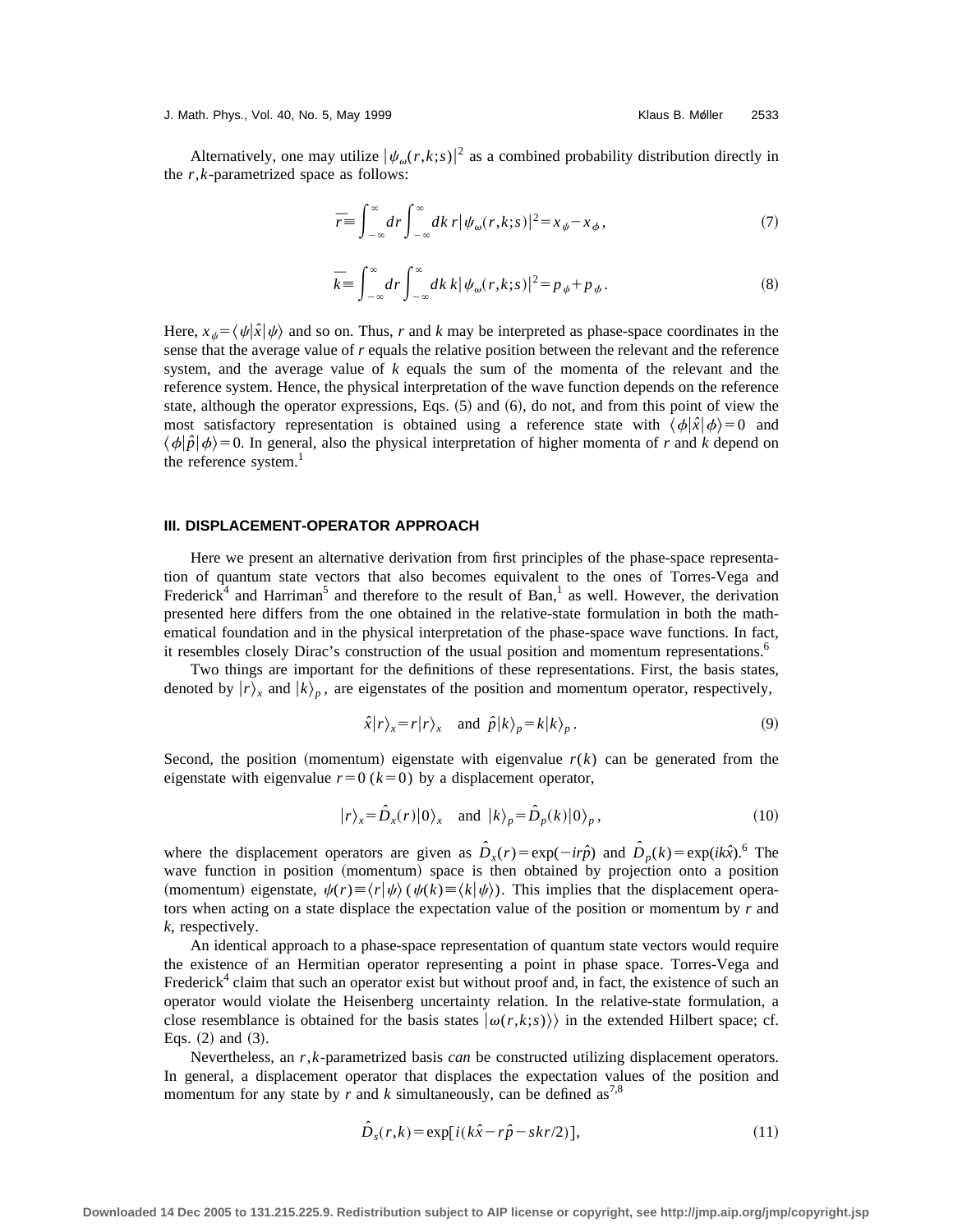where *s* is real number determining the phase such that  $\hat{D}_1(r,k) = \hat{D}_q(r)\hat{D}_p(k)$ ,  $\hat{D}_{-1}(r,k)$  $= D<sub>p</sub>(k)D<sub>q</sub>(r)$ , and  $D<sub>0</sub>(r,k)$  is a symmetric combination. An *r*,*k*-parametrized state vector may then be defined as  $|\Omega(r,k;s)\rangle = (2\pi)^{-1/2} \hat{D}_s(r,k)|\chi\rangle$ , where  $|\chi\rangle$  is an arbitrary normalized state, and the set  $\{|\Omega(r,k;s)\rangle | r, k \in \mathbb{R}\}$  becomes an overcomplete set of normalized vectors.<sup>7</sup> The set  $\{\Omega(r,k;s)\}\r,k\in\mathbb{R}\}$  can therefore be used as a basis and the relevant quantum system represented by the  $\mathcal{L}^2(2)$  normalized wave function  $\psi_{\Omega}(r,k;s) \equiv \langle \Omega(r,k;s)|\psi\rangle$ , depending on the two real parameters *k* and *r*. These basis vectors obviously satisfy the displacement relation

$$
|\Omega(r,k;s)\rangle = \hat{D}_s(r,k)|\Omega(0,0;s)\rangle.
$$
 (12)

Using that

$$
i\frac{\partial}{\partial k}\hat{D}(r,k;s) = \left[\frac{1}{2}(1+s)r - \hat{x}\right]\hat{D}(r,k;s),\tag{13}
$$

$$
i\frac{\partial}{\partial r}\hat{D}(r,k;s) = -\left[\frac{1}{2}(1-s)k - \hat{p}\right]\hat{D}(r,k;s),\tag{14}
$$

it is seen that in this representation, the fundamental operators  $\hat{x}$  and  $\hat{p}$  take the same form as in the relative-state formulation, given by Eqs.  $(5)$  and  $(6)$ .

Therefore, the displacement-operator approach provides an alternative derivation from first principles to the results obtained within the relative-state formalism. Here, the state of the relevant system is projected onto an auxiliary (reference) state  $|\chi\rangle$ , displaced by *r* and *k*, whereas the auxiliary state  $|\phi\rangle$  in the relative-state formulation is utilized to project the orthonormal basis in the extended Hilbert space onto a reduced Hilbert space. Thus, the auxiliary states play different physical roles, as can also be seen from the relations

$$
\overline{r} \equiv \int_{-\infty}^{\infty} dr \int_{-\infty}^{\infty} dk \, r |\psi_{\Omega}(r, k; s)|^2 = x_{\psi} - x_{\chi}, \tag{15}
$$

$$
\bar{k} \equiv \int_{-\infty}^{\infty} dr \int_{-\infty}^{\infty} dk \, k |\psi_{\Omega}(r, k; s)|^2 = p_{\psi} - p_{\chi}.
$$
 (16)

Hence, *r* and *k* may here be interpreted as phase space coordinates, in the sense that the average values obtained using  $|\psi_{\Omega}(r,k;s)|^2$  as a combined probability distribution equal the relative position and momentum, respectively, between the relevant and the auxiliary system. Hence, the displacement-operator approach provides a more symmetrical interpretation of the *r*,*k*-parametrized representation of the quantum state vector.

Since

$$
\hat{D}_s(r,k)|\chi\rangle = e^{-i(1+s)kr/2} \int_{-\infty}^{\infty} dx \, e^{ikx} \chi(x-r)|x\rangle,\tag{17}
$$

we see that the displacement-operator approach and the phase-space representation obtained within the relative-state formulation become formally identical if  $\chi(x) = \phi^*(x)$ ; cf. Eq. (4), which implies that  $p_{\phi} = -p_{\gamma}$ , as expected [compare Eqs. (8) and (16)].

In conclusion, we have shown that the two different mathematical approaches to a phasespace representation of quantum state vectors lead to identical expressions for the fundamental operators. However, usage of the well-known technique of displacement operators is in spirit closer to the construction of the usual position and momentum representations and, also, it provides a more transparent physical interpretation of the auxiliary state as a ''probe'' state in phase